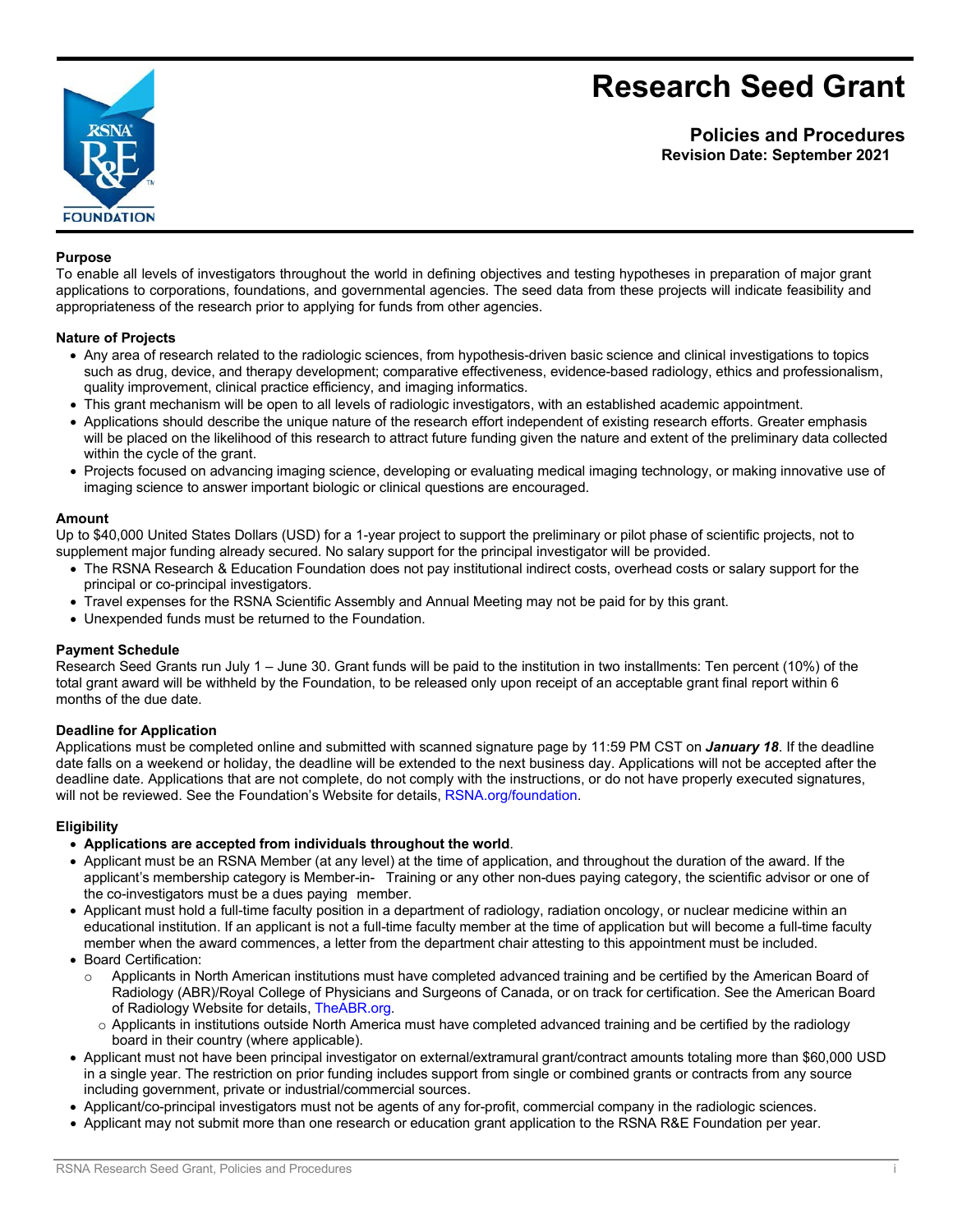- Recipients may not have concurrent RSNA grants.
- Supplementation of funding from other grant sources must be approved by Foundation staff if not described in the original research plan. Awards from other sources may be approved by Foundation staff if the investigator submits a satisfactory plan to address any budgetary overlap.

### **Selection Criteria/Review Process**

A study section consisting of physicians and scientists with expertise in the areas and topics of each grant will review the application for scientific merit and appropriateness for funding. Final decisions will be subject to the approval of the Board of Trustees of the Research & Education Foundation. Applicants will be notified of the outcome of their applications via email.

The following guidelines will be applied in the review process:

Research Plan: Evaluate the proposed research project as suitable for a faculty member to obtained preliminary data with the anticipation of a future submission for additional funding from corporations, foundations or governmental agencies. If the research is part of a larger effort in an established lab, is the project for which the applicant is responsible clearly defined? An evaluation should include, but is not limited to the following criteria:

- Significance and Innovation: Greater emphasis should be placed on the significance, innovation and impact of the proposed research effort compared to a resident or fellow grant. Does the research address an important and relevant problem in which imaging may play an important role? What is the likely impact on clinical care or advancing radiologic science if successful? Is the research to be considered innovative? What is the likelihood for future funding if successful?
- Approach: Is the hypothesis clear and well developed? Are the experiments well designed and appropriate to test the hypothesis? Is the proposed statistical analysis of the data appropriate for the study design? Is there a reasonable chance of completion within the time frame of the grant? Is the budget realistic for the research proposed? Proposals that are well beyond the experience of the faculty and cannot be completed in the timeline of the proposal and grant period, should be discouraged. Is there a suitable plan for the protection of human subjects as well as does the investigator address issues related to inclusion based on gender, minorities and children?

Applicant and Advisors: Evaluate the suitability of the applicant as it relates to the proposed research. Will this experience enhance the applicant's investigative or educational skills? Will the experience increase the likelihood of establishing an independent research focus? What is the likelihood that the research will be suitable for future funding upon completion of this grant cycle? Is the time commitment realistic? Has the applicant sought out suitable experienced advisors that can help them through the process? Does the scientific advisor have background knowledge and experience related to the proposed project, with evidence of ability and commitment to mentoring?

Facilities: Evaluate the commitment of the institution, the department and individual research labs, if applicable, to provide adequate support for the applicant. Is appropriate space and equipment available? Are the support faculties such as computer services and statistical assistance adequate?

### **CONDITIONS OF THE RSNA RESEARCH SEED GRANT**

### **1. Commercial Sponsorship**

A portion of the total funds available for the RSNA R&E Foundation's grant programs is in the form of endowments from commercial companies or other sources; some recipients may have their grant named after a company. Grant awards are named only after funding decisions have been made. Company named awards do not imply commercial endorsement of the grant recipient, the research or the institution. Similarly, named awards do not imply endorsement of the commercial sponsor by the grant recipient or the institution. An institution's inability to accept endowed awards will not preclude the award.

### **2. Publicity of Award Recipients**

The R&E Foundation will issue a press release and publicize the award in its print and electronic properties. Information submitted in the application and subsequent reports including the recipient's name, institution, likeness, project title and abstract can be utilized in the promotion of the award. Other external promotional opportunities are at the discretion of the individual recipient.

### **3. Progress Reports**

Recipients must submit an interim report six months after the start of the project. A final report must be submitted to the Foundation's address within 60 days after completion of the project. Reports are distributed to the Foundation's Board of Trustees and cosponsoring entity if applicable, to determine the effectiveness and success of the program. Failure to comply with the final report requirement may negatively affect the home institution department's eligibility to receive future funds from the RSNA R&E Foundation.

Interim and final reports are to be submitted electronically (MS-Word) by email attachment with CC to the department chair and scientific advisor(s), if applicable. Complete reports must address each of the following:

Interim Report:

- 1. Provide a short summary statement of the project status.
- 2. Restate the specific aims/goals of your research plan and indicate the progress made toward each aim/goal. **Include all supporting data as an appendix**.
- 3. Indicate any deviations you have made from the original research plan and justify these changes.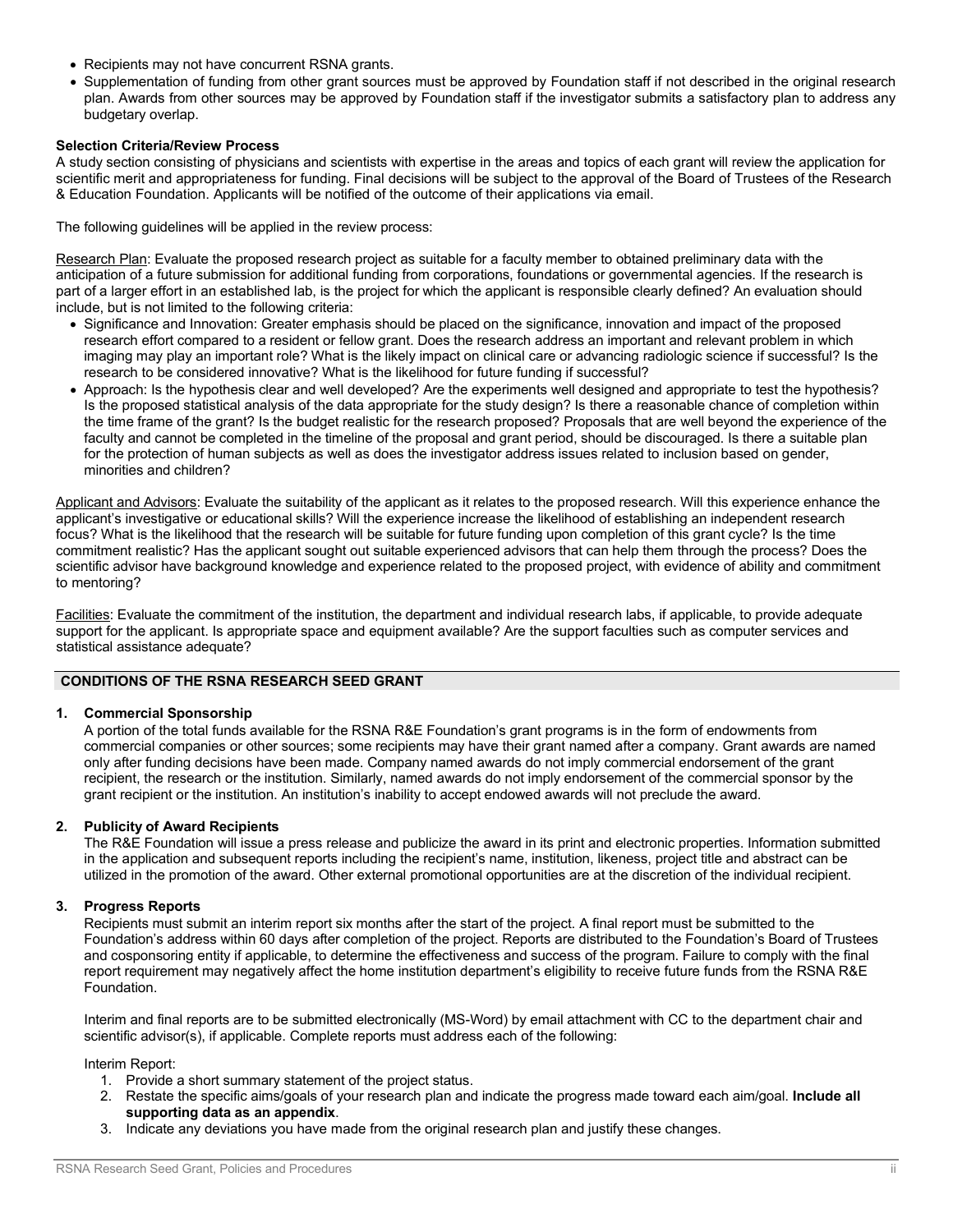- 4. Indicate the expenditures you have made to date and how they relate to the project.
- 5. Indicate any problems or delays that you have encountered; for example, problems in obtaining protected time to do research, slow patient accrual, etc.

Final Report:

- 1. Prepare an expanded abstract consisting of 1500 2000 words divided into Purpose, Methods, Results and Conclusions. Include appropriate tables, figures and references.
- 2. Restate the specific aims/goals of your research plan and indicate the progress made toward each aim/goal. **Include all supporting data as an appendix**.
- 3. Indicate any deviations you have made from the original research plan and justify these changes. If you did not reach one or more of your initial goals, explain why.
- 4. Indicate the expenditures you have made to date and how they relate to the project.
- 5. Indicate any problems or delays that you have encountered; for example, problems in obtaining protected time to do research, slow patient accrual in the study, etc.
- 6. Indicate if the results from your studies are being prepared for publication or will be prepared for publication within the next six months.
- 7. Indicate if the results from your studies will be used as preliminary data in a grant application to another granting agency.
- 8. Indicate the clinical significance and future clinical impact of the results of your study.
- Indicate the strengths and weaknesses of the grant program in which you participated.
- 10. Indicate the influence or role that the grant from the RSNA Research & Education Foundation had on your career or will likely have in the future.

### **4. Annual Survey**

Recipients agree to participate in an annual survey that will help the Foundation's Board of Trustees track current contact information, additional grant monies received from other sources, scientific publications, and career advancements.

### **5. Publications**

Scientific and educational manuscripts resulting from R&E Foundation-funded projects must be submitted first to the RSNA Scientific Assembly and Annual Meeting to be considered for presentation, and/or to *Radiology*, *RadioGraphics*, *Medical Physics*, or the *International Journal of Radiation Oncology, Biology and Physics* to be considered for publication (right of first refusal). Manuscripts that are not accepted for publication in one of the four listed journals may be submitted to the journal(s) of the authors' choice. Authors who wish to bypass the right of first refusal process must receive written permission from the Grant Program Committee/Board of Trustees. One reprint of each publication produced as a result of RSNA R&E Foundation-funded work should be sent to the Foundation's address for distribution to the Trustees. All posters, publications, and oral presentations of R&E Foundation-funded projects must contain appropriate acknowledgment of the Foundation's support and sponsoring commercial company (if applicable).

### **6. Extension**

A no-cost extension of the terms of this grant may be requested to extend the final budget period up to 12 months beyond the original ending date. Approval of an extension does not include the awarding of additional funds. A request for an extension along with a progress report must be made in writing to the chair of the Grant Program Committee at the Foundation's address before the expiration of the original grant period. The request must state the reason(s) for the extension, length of the extension requested, and an explanation of how the reason(s) for the delay has been rectified. Requests must be co-signed by the department chair. Interim reports must be submitted every six months during the extension period. Other requests for changes to the terms of an award should be addressed to the chair of the Grant Program Committee with similar documentation and institutional approvals.

### **7. Modification or Termination of Support**

The Trustees reserve the right to modify or terminate the amount of any funds granted under the terms of the Research Seed Grant program. If the support level has to be modified by the RSNA R&E Foundation Board of Trustees for any reason, the grant recipient will be notified in writing at least 90 days prior, and the investigator will have the option to modify the research plan or terminate the grant.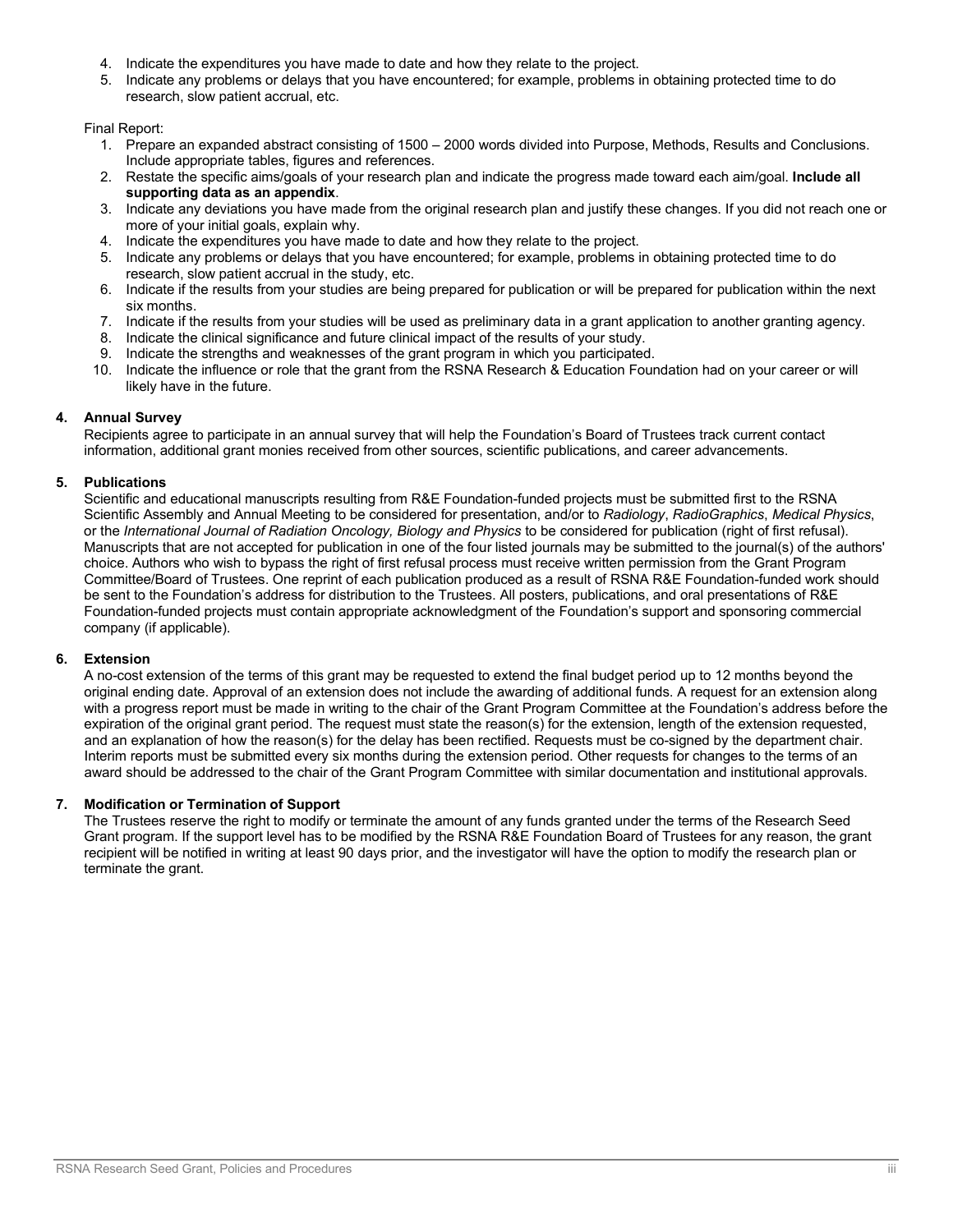

## Research Seed Grant

**Application Instructions and Guidelines** 

Applications must be completed online and submitted with scanned signature page by end of day *January 18*. If the deadline date falls on a weekend or holiday, the deadline will be extended to the next business day. Applications will not be accepted after the deadline date. Applications that are not complete, do not comply with the instructions, or do not have properly executed signatures, will not be reviewed. See the Foundation's Website for details, [RSNA.org/foundation.](http://www.rsna.org/foundation)

### **Application Instructions**

To enter a new applicatoin click "New" applicatoin button under the appropriate grant type.

### **Section I: Proposed Research Title**

Enter proposed research title, click save and continue to proceed to the application.

### **Section II: Abstract**

*Click "Enter Abstract Text" link to enter text into the abstract box.* **Abstract not to exceed 300 words.**

Abstract should serve as a succinct and accurate description of the proposed plan. The abstract should include the long-term goals of the proposed work and the methods to be used. Data collection and analysis should be summarized along with the potential clinical significance and future clinical impact of this work.

### **Section III: Project Short Summary**

*Click "Enter Project Short Summary Text" link to enter text into the project short summary box.*

### **Project Summary, maximum 3 sentences**

Communicate the public health relevance of the project to donors and the general public. Using plain language understandable by a general audience.

### **Section IV: Research Profile**

Select up to two research categories that align with your proposal. The information selected will be used to help match your proposal with study section members that have compatible interests, expertise and experience.

### **Section V: Additional Project Details**

- A. Please enter the total dollar amount requested from RSNA to support this project (across all years of the project): *Note: You will need to include a budget and justification at the end of the application.*
- B. Research Assurances.

Will the project involve any of the following? *Funded applicants are required to submit approvals before grant funds are released*  Human Subjects? Vertebrate Animals? Ionizing Radiation/Radioactive Isotopes?

Other, requiring institutional research assurance approvals? (recombinant DNA, etc)?

C. Location of Study:

Specify the institution, department and country where the research/education project will take place

D. Investigator Additional Details

Are you currently certified by the American Board of Radiology (ABR) or equivalent? Enter name of certifying agency. Select specialty.

Key Training Dates (degrees, completion of residency and fellowship training) Current year of training, or faculty position/rank Time allocated to the proposed project, and to other duties. Specify a percent and time.

E. Priority Statement:

Describe your area of professional/scientific interest(s) and long-term career goals and objectives. Explain how the opportunity of a Research Scholar Grant relates to the personal plans and ambitions of the applicant, and to the priorities of the nominating institution. Describe the applicant's potential for advancement in faculty rank during or shortly after the proposed program, any other information that might be helpful in the evaluation of the application. **Not to exceed 1000 words.**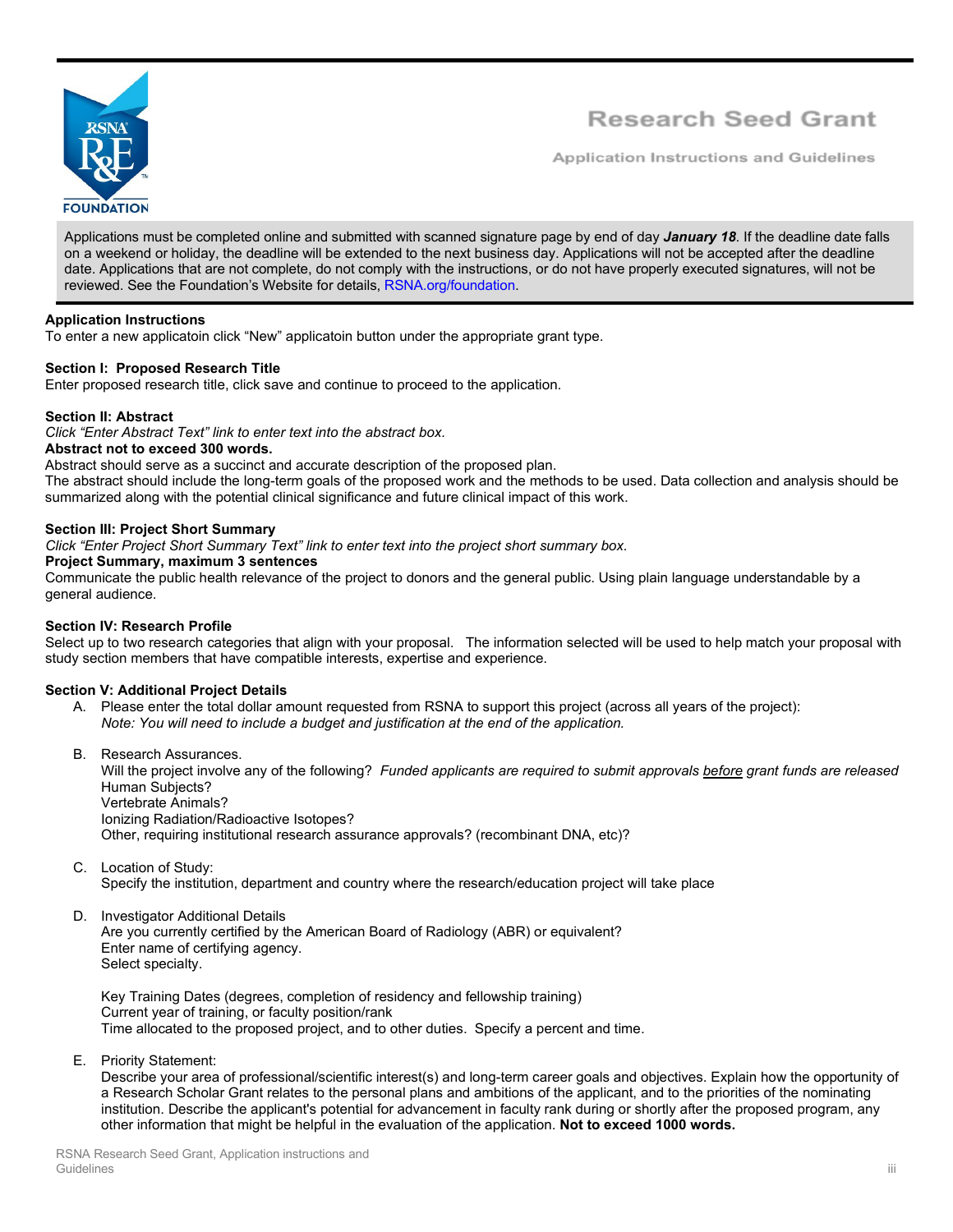### **Section VI: Resubmission Information**

Is this application based on a proposal submitted to the RSNA R&E Foundation within the past two years? If yes, please provide brief details of the previous submission, including a summary of the reviewer comments and how each issue has been addressed within the provided text box.

If you cannot recall the details, contact the R&E Foundation [grants@rsna.org](mailto:grants@rsna.org)

### **Section VII: Investigators**

Other Investigators: (if any) Other investigators/scientific advisors/consultants who will contribute significantly to the project should be listed.

Please upload biosketches as ONE file at the end of the application. When uploading biosketches, include a description of the role they will play in the proposed research project within each personal statement.

### **Section VIII: Scientific Advisor**

To be completed by the scientific advisor

- A. Name, degrees, title/faculty rank
- B. Percent of time that will be devoted to the proposed research project and brief description of the advisor's role as mentor for the applicant (an Advisor must be designated to provide advice on all aspects of the project, including the performance and interpretation of the data, and preparation of any publication, presentation or additional grant submissions arising from the grant). **Not to exceed 1000 words**
- C. Describe the extent to which the applicant was responsible for developing and writing the research proposal. Relationship and overlap with existing research programs should be specified in detail. **Not to exceed 500 words.**

### **Section IX: Uploads**

*Font, Page Formatting, and Figures: Conventional font types (Arial, Times New Roman, Helvetica, etc.) and a font size no smaller than 11-point should be used. Page margins should be no less than 0.5 inch. Embedded figures should adhere to the page margins and should have descriptive figure legends. Figure legends can be smaller than 11-point but must be legible.*

### **Required files:**

**1. Biosketches** For all key personnel, an NIH-style biosketch must be provided. When uploading biosketches, include a description of the role key personnel will play in the proposed research project within each personal statement. Biosketch page limits to be followed as those outlined by the NIH.

**2**. **Resources and Environment:** Describe major equipment, laboratory, clinical, animal, office/computer, support services, education resources, and other facilities (simulation centers, survey cores, etc) that will be available for this project.

**3**. **Research Plan:** Detailed Research Plan. Not to exceed 5 pages, including figures, tables, etc.. Use 0.5" margins and size 11 Arial font. Additional pages may be included for the bibliography.

A. Specific Aims

List the broad, long-term objectives and the goal of the specific research proposed, e.g., to test a stated hypothesis, create a novel design, solve a specific problem, challenge an existing paradigm or clinical practice, address a critical barrier to progress in the field, or develop new technology. One-half page is recommended.

B. Background and Significance

Briefly sketch the background leading to the present application, critically evaluate existing knowledge, and specifically identify the gaps that the project is intended to fill. State concisely the importance and health relevance of the research described in this application by relating the specific aims to the broad, long-term objectives. If the aims of the application are achieved, state how scientific knowledge or clinical practice will be advanced. Describe the effect of these studies on the concepts, methods, technologies, treatments, services or preventative interventions that drive this field.

C. Preliminary Studies

For new applications, use this section to provide an account of the PI's preliminary studies pertinent to this application. This information will also help to establish the experience and competence of the investigator to pursue the proposed project. Preliminary data is welcome but not required for Resident, Fellow, Scholar and Seed Grant applications. If there is no preliminary data, provide supporting evidence in the existing literature.

### D. Research Design and Methods

Describe the research design conceptual or clinical framework, procedures, and analyses to be used to accomplish the specific aims of the project. Include how the data will be collected, analyzed, and interpreted. **Describe the applicant's specific roles in each phase of the project.** Describe any new methodology and its advantage over existing methodologies. Describe any novel concepts, approaches, tools, or technologies for the proposed studies. Discuss the potential difficulties and limitations of the proposed procedures and alternative approaches to achieve the aims.